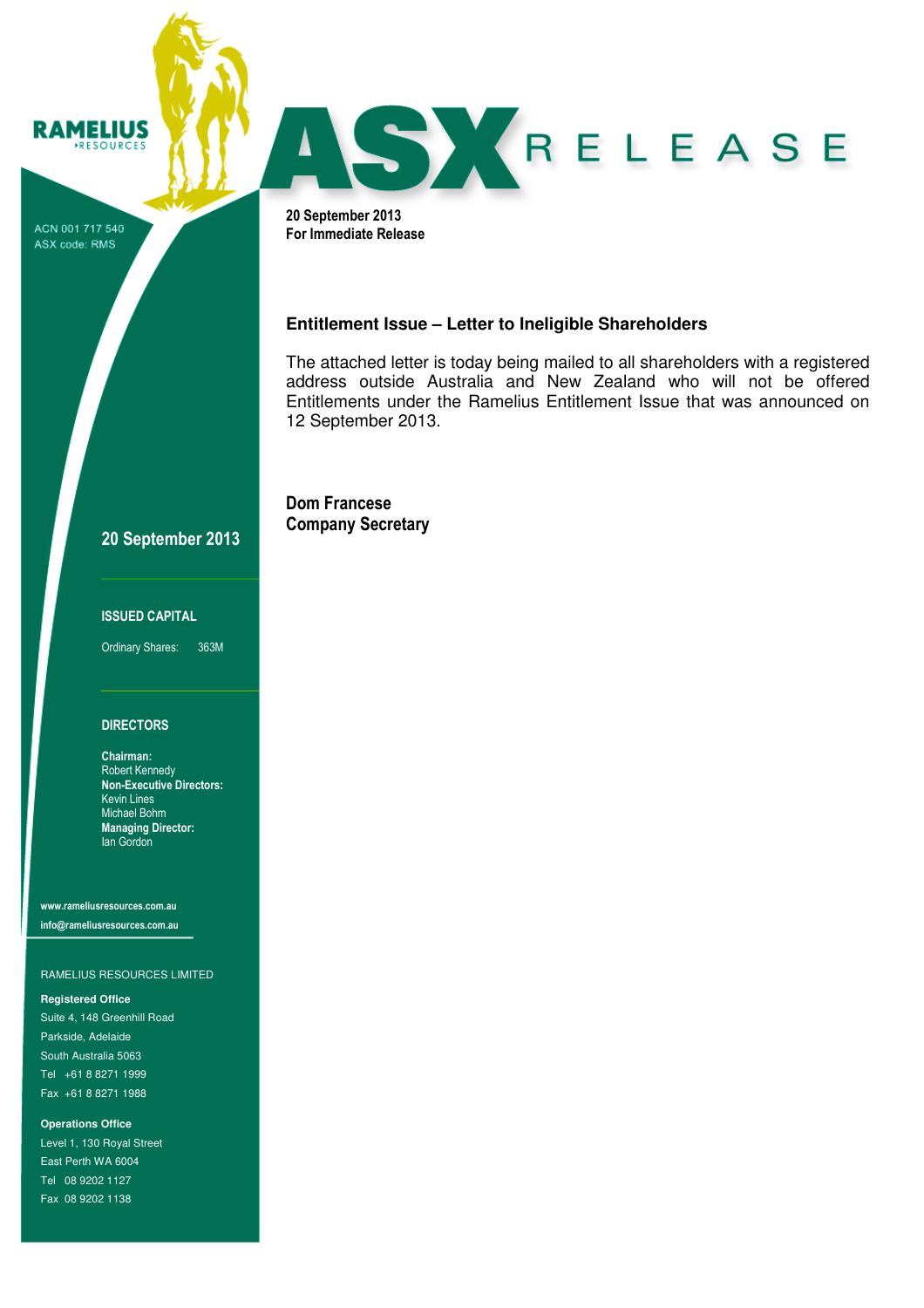

ACN 001 717 540 ASX code: RMS

www.rameliusresources.com.au info@rameliusresources.com.au

RAMELIUS RESOURCES LIMITED

## **Registered Office**

4/148 Greenhill Road Parkside South Australia 5063 Tel +61 8 8271 1999 Fax +61 8 8271 1988

### **Operations Office**

Level1, 130 Royal Street East Perth WA 6004 Tel 08 9202 1127 Fax 08 9202 1138

20 September 2013

Dear Shareholder

# **Ramelius Resources Limited Non-renounceable Entitlements Issue**

On 12 September 2013, Ramelius Resources Limited (**Ramelius**) announced a pro rata entitlement offer of new Ramelius shares (**New Shares**) to raise approximately A\$16.3m (**Entitlement Offer**). The offer price is A\$0.18 per New Share.

The purpose of this letter is to provide details about the Entitlement Offer, and to advise that you will not be able to subscribe for New Shares under the Entitlement Offer because you are not an Eligible Shareholder (as stated below).

You are not required to do anything in response to this letter.

The Entitlement Offer is being made in accordance with Section 708AA of the Corporations Act 2001 (Cth) (**Act**) as modified by the Australian Securities and Investments Commission.

Proceeds from the Entitlement Offer will be used to complete the acquisition and expedite exploration and development of the high grade Vivien Gold Project in Western Australia.

The Entitlement Offer is being made to Eligible Shareholders on the basis of one New Share for every four existing Ramelius shares held on the record date of 7.00pm (Adelaide time) on 30 September 2013 (**Entitlement**).

Eligible Shareholders are those persons who are registered as a holder of existing Ramelius shares as at 7.00 pm (Adelaide time) on 30 September 2013 and who:

- 1. have a registered address on the Ramelius share register in Australia or New Zealand;
- 2. are not in the United States and not acting for the account or benefit of a person in the United States; and
- 3. are eligible under all applicable securities laws to receive an offer under the Entitlement Offer.

An offer booklet in relation to the Entitlement Offer will be dispatched to Eligible Shareholders on or around 4 October 2013.

Ramelius has determined, pursuant to ASX Listing Rule 7.7.1(a) and Section 9A(3)(a) of the Act, that it would be unreasonable to make or extend offers to shareholders in countries other than Australia or New Zealand because of the legal and regulatory requirements in countries other than Australia or New Zealand and the potential costs to Ramelius of